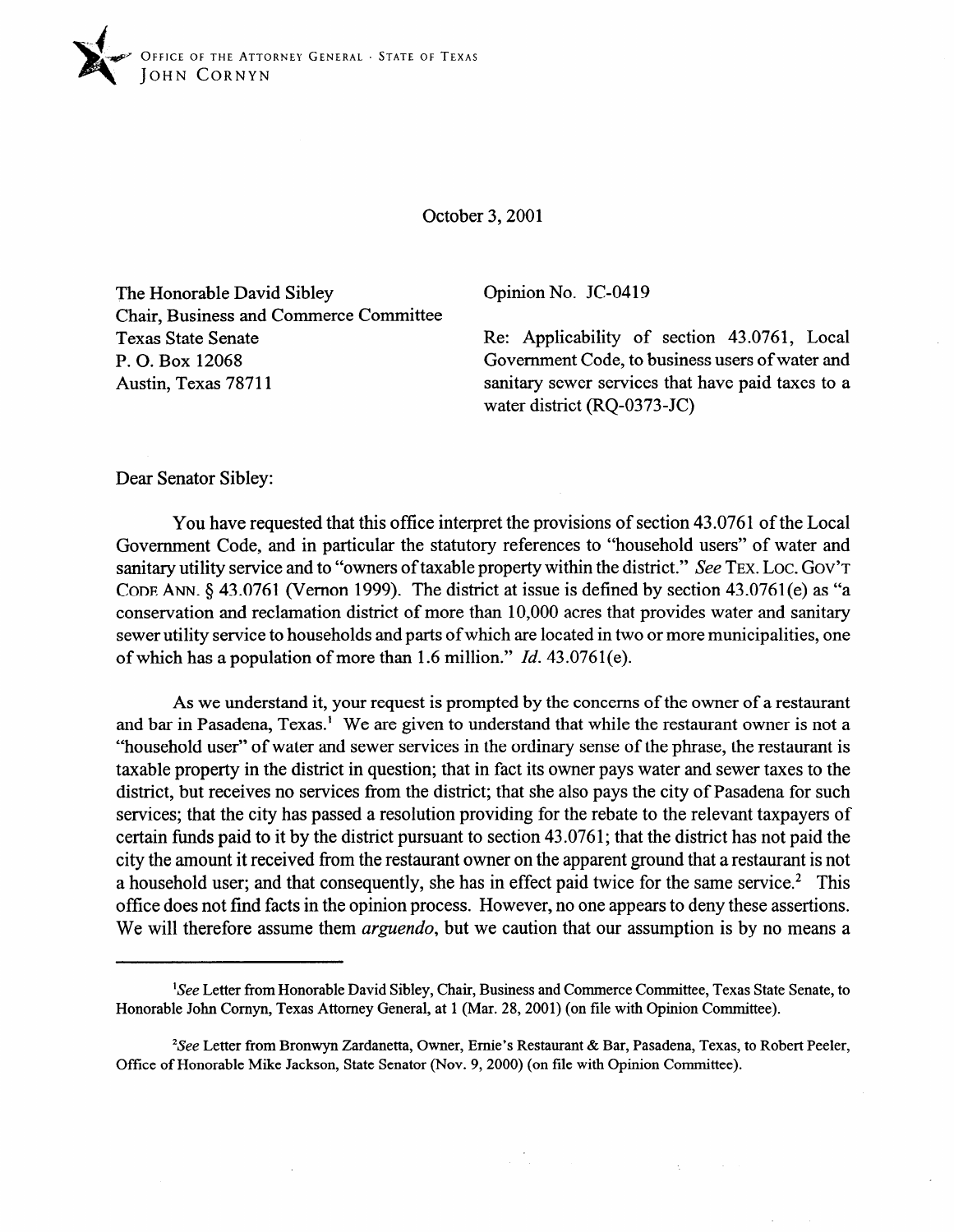finding of fact. Further, while we mention these facts as illustrative, our concern here is not the adjudication of any rights of the restaurant owner, but solely the question of statutory interpretation. We are concerned essentially with the measure of payments owed under section 43.0761(b) by the water district to the city.

Section 43.0761 of the Local Government Code provides, in relevant part:

(a) A district existing on September 1, 1997, that, within 10 years after the date of its creation, has not provided water and sanitary sewer utility service from its facilities to all *household users* in its territory shall:

(1) provide water and sanitary sewer utility service from its facilities to all *household users* in its territory not later than September 1, 1998; or

(2) for that part of the district for which the district does not provide water and sanitary sewer utility service, and for which a municipality does provide those services, provide for periodic payments, as described by Subsection (b), by the district to the municipality that provides the services.

(b) Payments made under Subsection (a)(2) are operation and maintenance expenses of the district and shall be made at least every three months. The total annual amount of the payments may not exceed the lesser of:

(1) the total annual cost to the municipality of providing the water and sanitary sewer utility service, including both capital and operation and maintenance costs and expenses; or

(2) the total annual amount of maintenance and operation taxes and debt service or bond taxes paid to the district by *the owners of taxable property* within the district that receive water and sanitary sewer utility service from the municipality.

**TEX.** Lot. **GOV'T CODE** ANN. 8 43.0761(a), (b) (Vernon 1999) (emphasis added).

 $\mathbf{1}$  ,  $\mathbf{1}$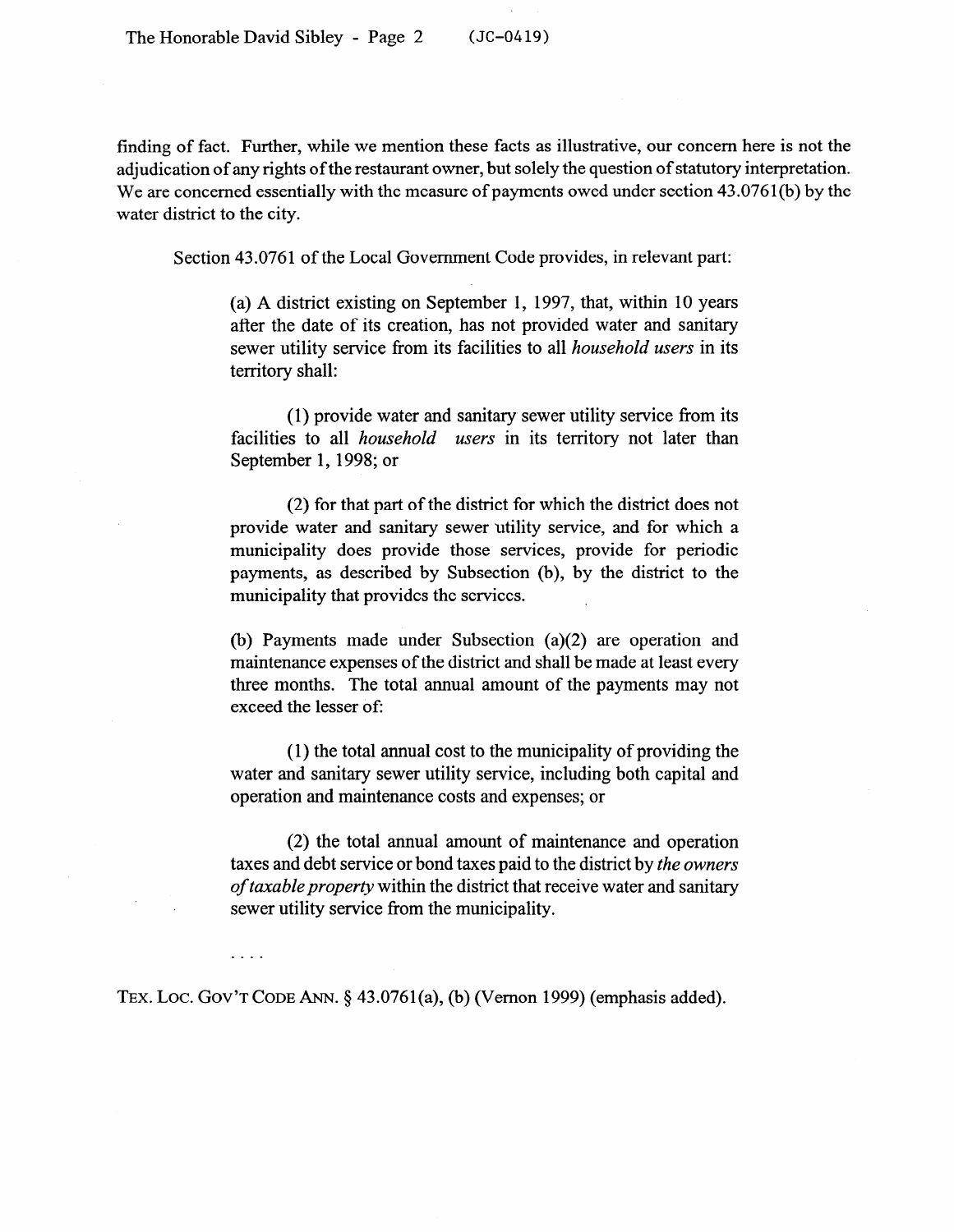You have asked the meaning of the term "household user" in subsection (a). The term is not defined by the statute, and accordingly the Code Construction Act requires us to construe it "according to the rules of grammar and common usage." TEX. GOV'T CODE ANN. § 311.011(a) (Vernon 1998). The Oxford English Dictionary defines "household" *inter alia* as "[tlhe inmates of a house collectively; an organized family, including servants or attendants, dwelling in a house; a domestic establishment." VII **OXFORD ENGLISHDICTIONARY** 442 (2d ed. 1989). A "household" user of water and sewer services would, accordingly, be a residential user of such services, rather than a commercial establishment such as a restaurant.

We note that the phrase "household user" occurs in subsection (a) in the discussion of what apparently now is a condition contrary to fact. That is, the water district in question could, until September 1, 1998, have fulfilled its statutory obligations by providing water and sewer service to all household users in the district. We assume, given that payments are now being made by the district to the city of Pasadena, that the district did not do so.

The payments the district must make are calculated by one of two means. The district is, pursuant to subsection (b), obligated to pay the city either the annual cost to the city of providing the pursuant to subsection (b), obligated to pay the city either the annual cost to the city of providing the services, or the annual amount paid in taxes to the district by "the owners of taxable property" who receive water and sewer services from the city.

While we agree with the district that a commercial establishment such as a restaurant and bar<br>is not within the ordinary meaning of "household user," the phrase "household user" is not found in subsection (b)'s enumeration of the methods of calculating payment. See TEX. GOV'T CODE ANN. § 43.0761(b) (Vernon 1999). The provision of water and sanitary sewer services to household users is the principal function of the district, as is clear from subsection  $(e)$ 's definition of the district. However, the district's failure to carry out that function triggers its repayment obligations under subsection (b); and in that subsection the legislature has chosen not to limit the obligation to payments made by household users, but has used a more expansive term. It is "generally presumed that every word in a statute is used for a purpose." Bomar v. Trinity Nat'l Life & Accident Ins. Co.,  $t_1$  in a statute is used for a statute in a purpose. The Accident Institute is used for a purpose.  $t_1$  in  $t_2$  $\frac{1}{2}$ 

We cannot determine which of the two methods of calculation would yield a lesser amount<br>in the instant case, given that such a determination would require factual findings. However, should subsection  $(b)(2)$  provide the proper measure, the district's obligation according to the plain language of the statute is to pay the municipality the total amount of taxes paid to the district by "owners of taxable property," not by "household users." "owners of taxable property," not by "household users."

"Property," for the purposes of the Tax Code is defined as "any matter or thing capable of private ownership." TEX. TAX CODE ANN. § 1.04(1) (Vernon Supp. 2001) ("Title 1, Property Tax Code"). Clearly a restaurant for these purposes may be taxable property. If the owner of the restaurant and bar in question is an owner of taxable property and has in fact paid such taxes to the